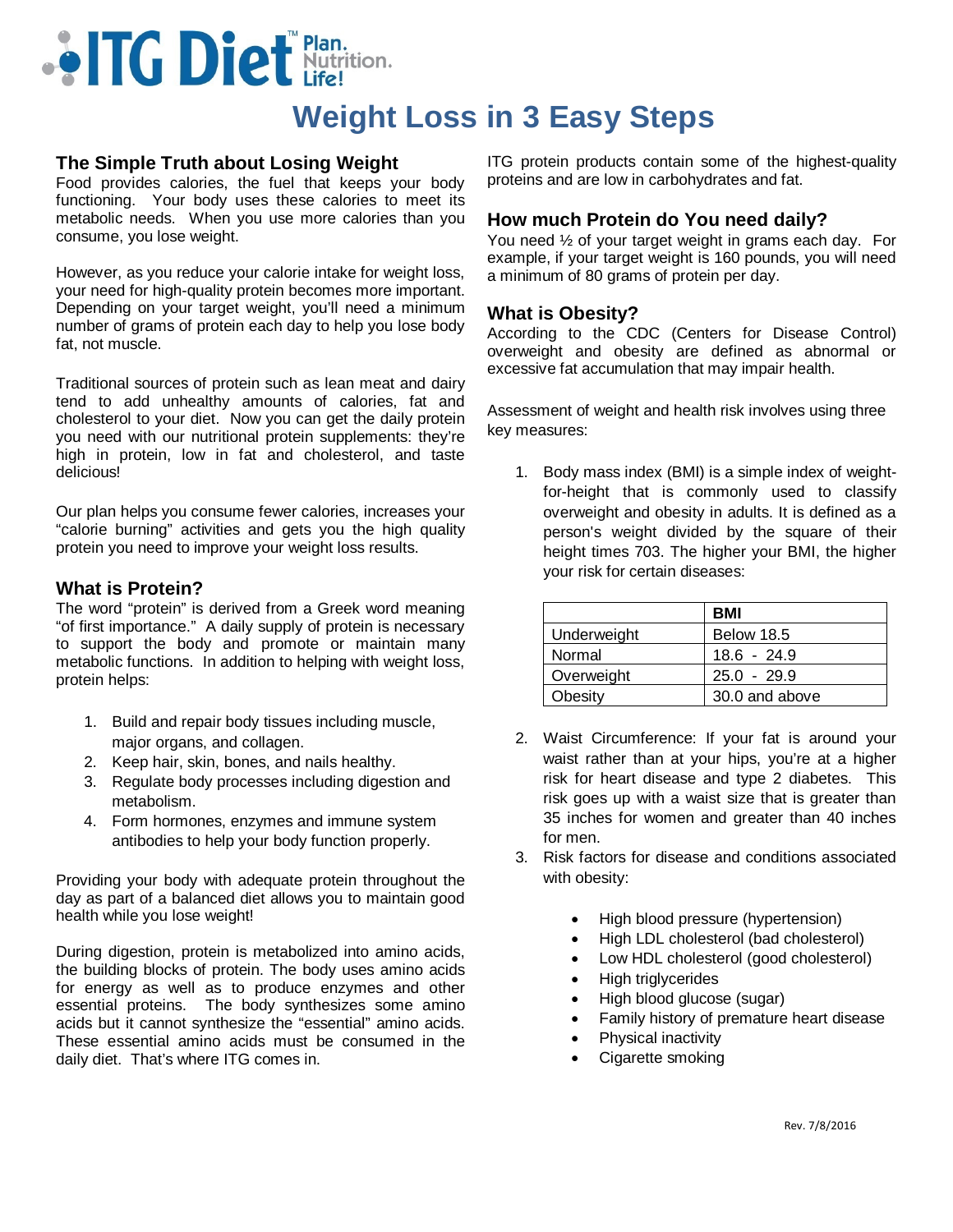Even a small weight loss (between 5% and 10%) of your current weight will lower your risk of developing diseases associated with obesity.

BMI is only one way to calculate health risks and does not directly measure body fat. As a result some people, such as athletes, may have a high BMI but very low body fat. It is important to monitor your percentage of body fat along with your lean muscle mass and your hydration levels while on any weight loss program.

# **What is Metabolic Syndrome?**

The plan targets prevention and solutions to "metabolic syndrome." To qualify as part of this epidemic that is steamrolling North America, adults or children need only suffer from 2 of the 4 components of metabolic syndrome:

- 1. Obesity
- 2. Blood sugar issues (diabetes)
- 3. Cholesterol problems
- 4. High blood pressure

To address this, the ITG plan is focused on the pancreas, insulin production, and stabilizing and maintaining weight loss long-term.

# **Not Your Typical Diet**

The typical American diet consists of processed foods refined sugars and starches such as bread, pasta, potatoes, snacks, sweets, etc. that overwork the pancreas. The pancreas must constantly pump out insulin to take care of all the sugar (or glucose) that makes up these foods. Realize that a slice of bread is nothing but simple sugar; the same is true for potatoes, pasta, white rice and all other processed "white" foods, including breakfast cereals. Example: One slice of bread has 21g of carbs, which equals over 5 teaspoons of sugar.

It is important to understand that the minute carbohydrates are consumed they are broken down into glucose in the bloodstream and then whatever is not needed immediately for energy is swooped up by insulin, converted into fat and stored. Since it is the job of the pancreas to produce the insulin necessary to remove glucose from the bloodstream (and store it as fat), eating a high-carbohydrate diet causes the pancreas to work overtime thus leading to the possibility of becoming insulin resistant.

An overactive pancreas produces excess insulin, resulting in a drastic drop in the blood sugar level (hypoglycemia), thereby leading to cravings of more sugar. Then, more sugar is consumed and the cycle starts over. Remember, *insulin is the fat storage hormone*—the hormone that converts the foods you've consumed into stored fat. Consequently, an overproduction of insulin leads to excess fat storage.

#### **How Does Your Body Use Energy**

The body gets its fuel or energy from the three macronutrient sources:

- 1. Carbohydrates/Glycogen
- 2. Protein/Muscle
- 3. Fat

The carbohydrate or glycogen energy reserves are depleted and your body begins to burn your stored fat cells for energy naturally. This results in your body producing ketonic bodies (ketones) that are a natural appetite suppressant thus preventing cravings after the first few days and providing you with energy. You will start losing weight—or fat—as soon as fat becomes your first source of energy. You will then burn fat while nourishing muscle with the high-quality, highly-absorbable ITG foods you consume throughout the day. Remember, muscle is the engine that burns calories every minute of every day, and by supplying your diet with this essential protein, you ensure that your muscle is not used significantly for energy.

# **Quick Results / What to Expect**

Although dieters are warned that the first 3 days of the sugar withdrawals can be quite tough, the small percentage that experience problems almost always hang in there for amazing results starting on day 4. Your rewards:

- **•** Maintain the energy you need for daily physical activity
- **•** Help your body burn fat instead of muscle for healthier weight loss
- **•** Support your natural metabolism so you'll lose weight quicker
- **•** Curb your hunger between meals and avoid "snacking temptation"
- **•** Attainment of your goal weight
- **•** The knowledge to maintain your goal weight

# **Only Available Through Trained Coaches**

The ITG plan is only available through trained weight control professionals and utilizes natural health experts to facilitate success for even the most frustrated dieter that has "tried everything!" Each ITG facility has one or more experts to guide the dieter through the plan. This valuable process serves to educate and encourage the dieters with a consistent method that is scientifically proven and deemed by most as easy to execute and maintain.

#### **Supplementation**

Supplementation is crucial to your success since you will be missing out on some important fats and other nutrients during this plan. Your ITG coach works with your Health Status Intake form (that you will fill out) to assist you in selecting the proper supplementation for your specific